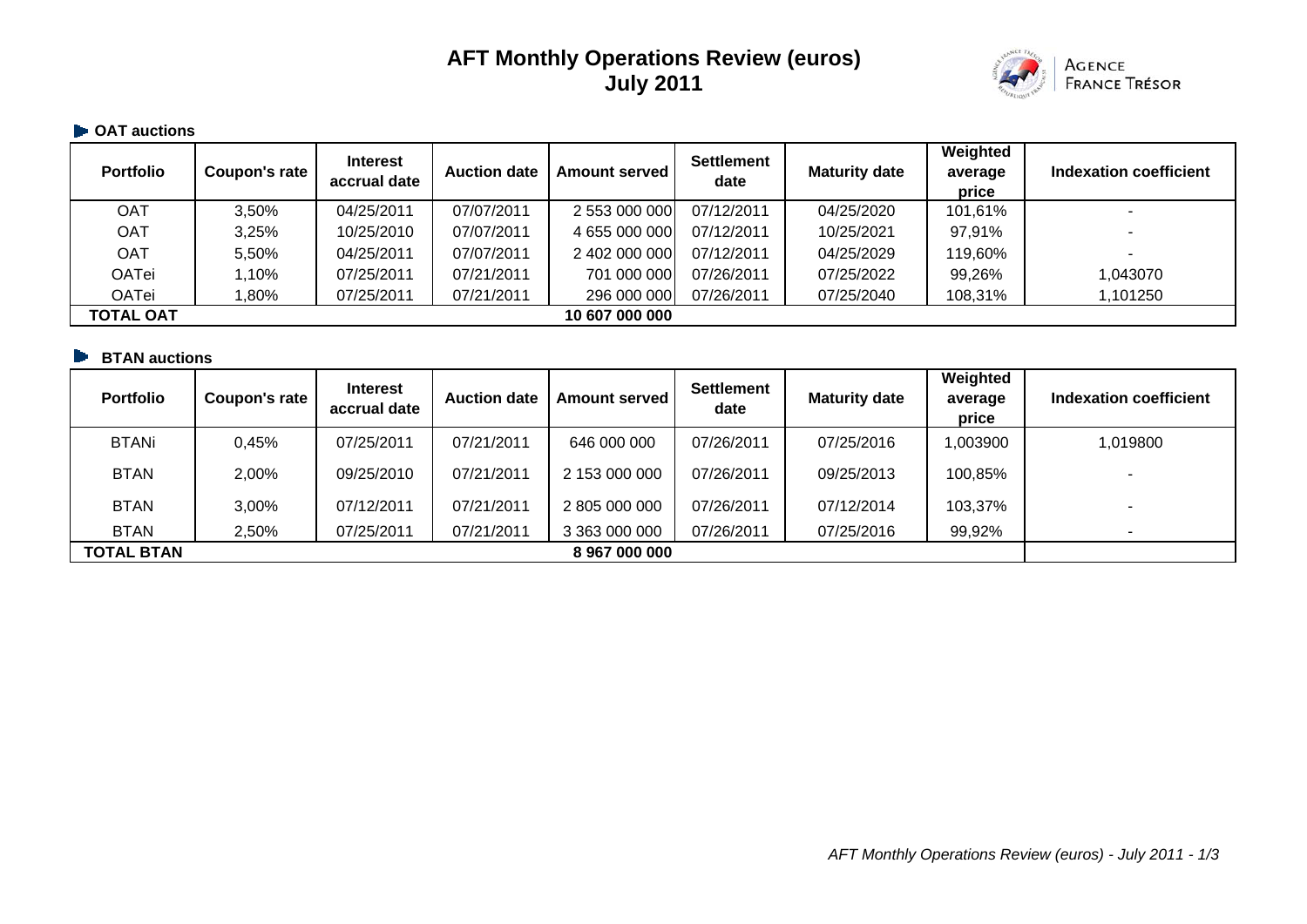| <b>Portfolio</b> | <b>Auction date</b> | Term (weeks) | <b>Amount</b><br>served ( <b>⊕</b> n) | <b>Settlement date</b> | <b>Maturity date</b> | <b>Weighted average</b><br>rate $(\%)$ |
|------------------|---------------------|--------------|---------------------------------------|------------------------|----------------------|----------------------------------------|
| <b>BTF</b>       | 07/04/2011          | 12           | 5 0 2 6                               | 07/07/2011             | 09/29/2011           | 1,171                                  |
| <b>BTF</b>       | 07/04/2011          | 25           | 1 0 8 5                               | 07/07/2011             | 12/29/2011           | 1,293                                  |
| <b>BTF</b>       | 07/04/2011          | 51           | 2644                                  | 07/07/2011             | 06/28/2012           | 1,483                                  |
| <b>BTF</b>       | 07/11/2011          | 10           | 1 5 2 3                               | 07/13/2011             | 09/22/2011           | 1,015                                  |
| <b>BTF</b>       | 07/11/2011          | 13           | 4 0 8 5                               | 07/13/2011             | 10/13/2011           | 1,074                                  |
| <b>BTF</b>       | 07/11/2011          | 16           | 1 0 4 9                               | 07/13/2011             | 11/03/2011           | 1,170                                  |
| <b>BTF</b>       | 07/11/2011          | 28           | 2564                                  | 07/13/2011             | 01/26/2012           | 1,210                                  |
| <b>BTF</b>       | 07/18/2011          | 12           | 4 0 0 4                               | 07/21/2011             | 10/13/2011           | 1,046                                  |
| <b>BTF</b>       | 07/18/2011          | 19           | 1 0 1 6                               | 07/21/2011             | 12/01/2011           | 1,088                                  |
| <b>BTF</b>       | 07/18/2011          | 27           | 1581                                  | 07/21/2011             | 01/26/2012           | 1,174                                  |
| <b>BTF</b>       | 07/18/2011          | 49           | 1 504                                 | 07/21/2011             | 06/28/2012           | 1,184                                  |
| <b>BTF</b>       | 07/25/2011          | 26           | 2 2 1 2                               | 07/28/2011             | 01/26/2012           | 1,183                                  |
| <b>BTF</b>       | 07/25/2011          | 48           | 1661                                  | 07/28/2011             | 06/28/2012           | 1,326                                  |
| <b>TOTAL BTF</b> |                     |              | 34 965                                |                        |                      |                                        |

#### **BTF auctions**